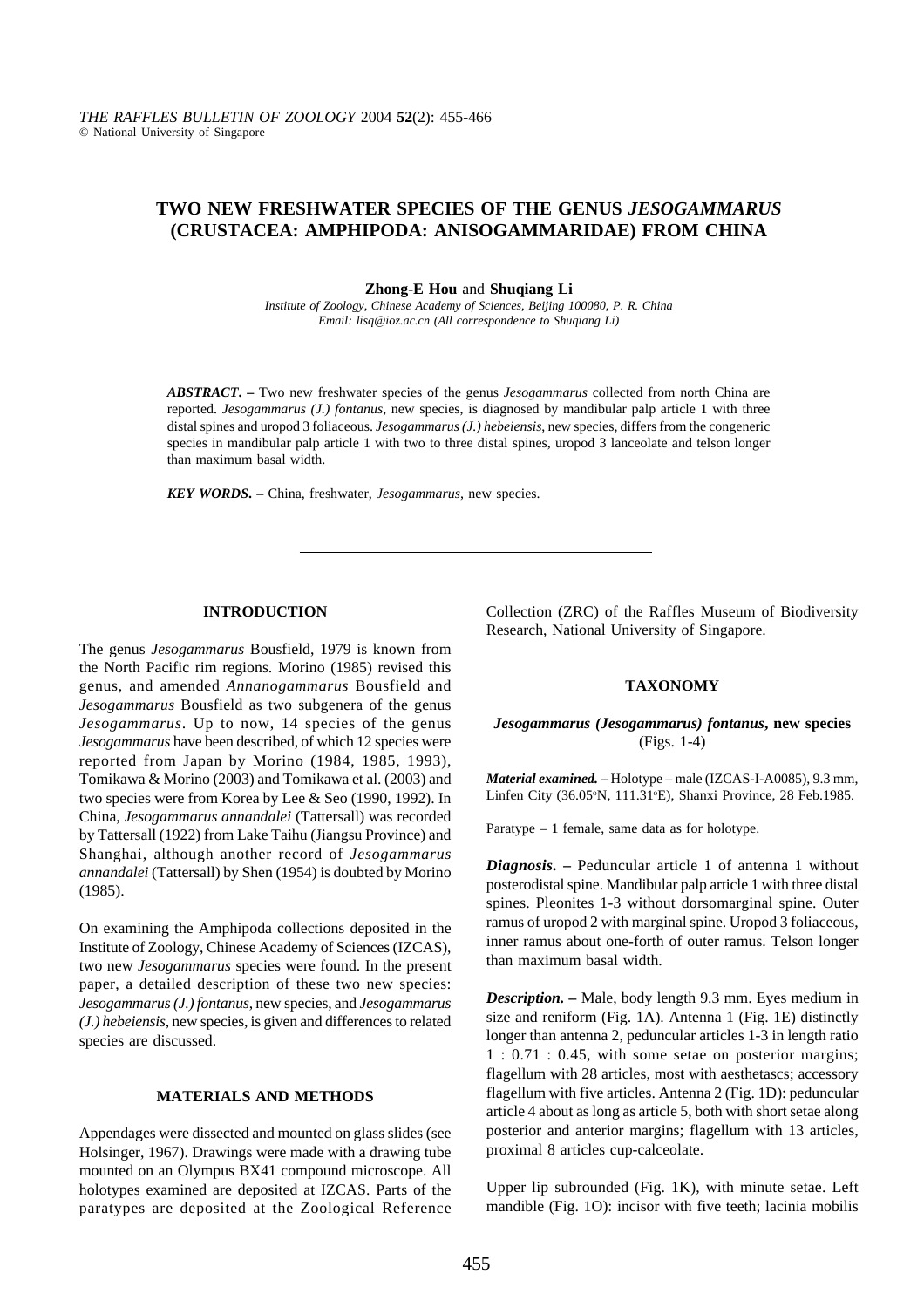

Fig. 1. *Jesogammarus (Jesogammarus) fontanus*, new species, holotype, male. A. head, B. pleonites, C. urosomites, D. antenna 2, E. antenna 1, F. epimeral plate 1, G. epimeral plate 2, H. epimeral plate 3, I. maxilla 2, J. lower lip, K. upper lip, L. outer plate of maxilla 1, M. right palp of maxilla 1, N. left maxilla 1, O. left mandible, P. right mandible, Q. maxilliped.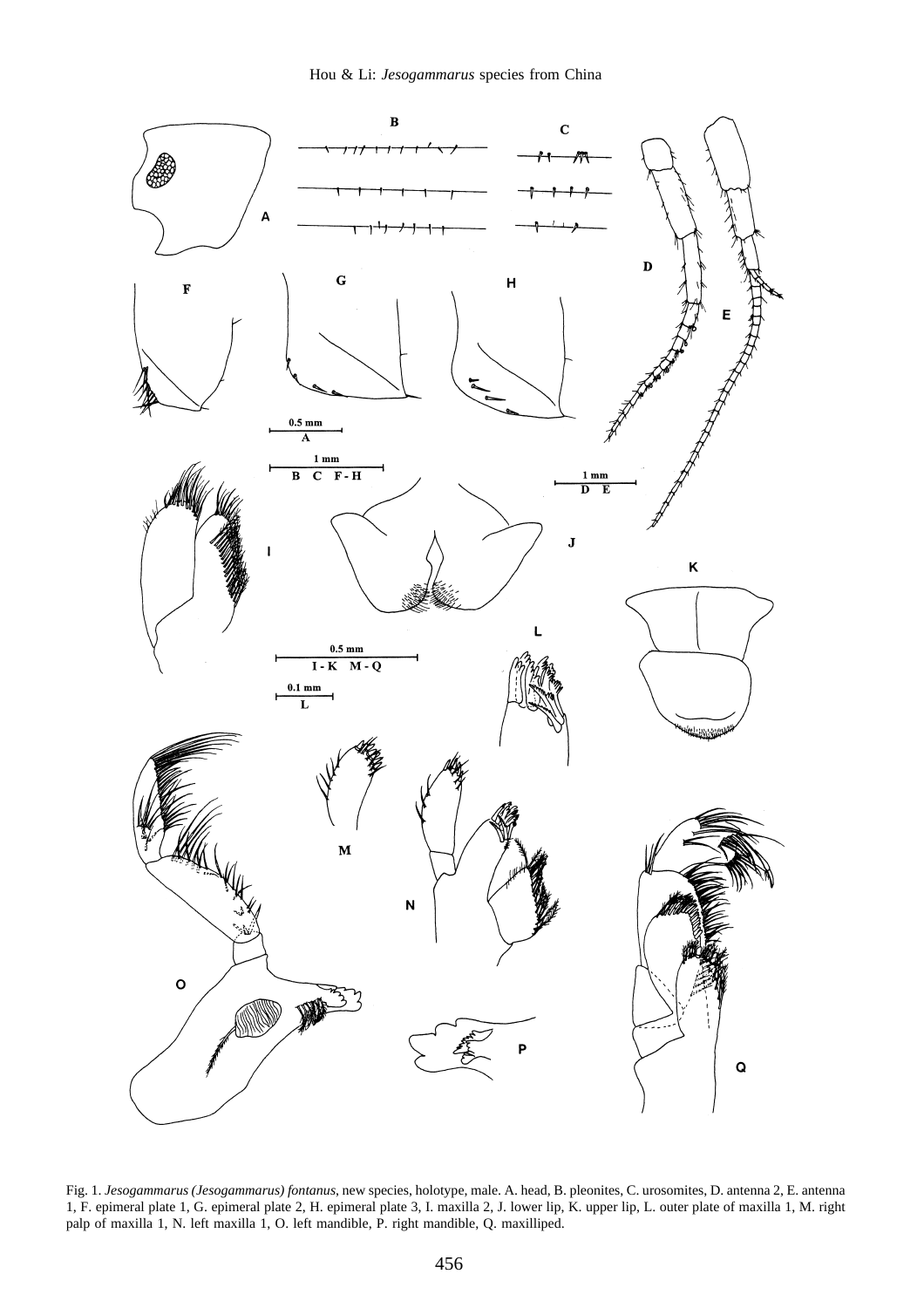with five weak dentitions; molar with one seta; article 1 of palp with three spines on distal margin, article 2 with 12 marginal setae, nine submarginal setae and one pair of spines, article 3 about 83% of article 2 in length, with four A-setae, one group of 5 B-setae. Right mandible (Fig. 1P): incisor with four teeth; lacinia mobilis bifurcate. Lower lip (Fig. 1J): inner lobes absent. Maxilla 1 (Figs. 1L-N): inner plate with 17 plumose setae; outer plate with 11 serrated spines; article 2 of left palp with five apical spines accompanied by four setae and three setae on outer margin; article 2 of right palp with six apical stout spines accompanied by six setae and five setae on outer margin. Maxilla 2 (Fig. 1I): inner plate with 17 facial setae. Maxilliped (Fig. 1Q): inner plate with three apical stout spines, outer plate with a row of slender spines on medial margin and seven apical pectinate setae.

Coxal plate 1 weakly dilated distally (Fig. 2A), with two setae on postero-proximal margin, anterior corner with two setae, posterior corner with one stiff seta; coxal plates 2-3 subrectangular (Figs. 2B, 3A), posteroproximal margin bare; coxal plate 4 (Fig. 3B) excavated on posterior margin, with three spines; anterior lobe of coxal plates 5-6 (Figs. 3C, D) with one seta, posterior lobe with four setae; posterior margin of coxal plate 7 (Fig. 3E) with three setae. Coxal gills 2-5 (Figs. 3K-N) with two accessory lobes, accessory lobes of respective gills 2-4 subequal to each other, posterior lobe of gill 5 longer than anterior one; coxal gills 6-7 (Figs. 3O, P) with one accessory lobe.

Gnathopod 1 (Figs. 2A, C, D): basis with long setae on anterior and posterior margins; propodus broad, palm weakly oblique, with 13 and 10 peg spines on inner and outer margins, respectively; dactylus with one seta on outer margin. Gnathopod 2 (Figs. 2B, E): basis with longer setae on posterior margin than that of gnathopod 1; propodus more slender than that of gnathopod 1, with eight and seven peg spines on inner and outer palmar margins, respectively; dactylus with one seta on outer margin and one seta at hinge of nail.

Pereopods 3 and 4 similar (Figs. 3A, B, F, G). Bases with short setae on anterior margins and long setae on posterior margins, merus to propodus with slender spines and short setae on posterior margins, dactyli with one plumose seta on outer margin and one or two setae at hinge of nail.

Pereopods 6 and 7 longer than pereopod 5 (Figs. 3C-E, H-J). Bases with six to eight spines on anterior margins; posterior margin weakly concaved in pereopods 5 and 6, slightly expanded in pereopod 7, with a row of stiff setae; pereopods 6 and 7 with one spine on posterodistal corner. Merus and carpus with groups of spines along anterior and posterior margins. Dactyli with one plumose seta on outer margin and one seta at hinge of nail.

Pleonites 1-3 (Fig. 1B): posterodorsal margins with eleven, six and eight marginal setules, respectively. Epimeral plate 1 (Fig. 1F): lower margin horizontal, with 12 setae on anterior corner, posterodistal corner weakly acuminate, posterior margin with three setules; plate 2 (Fig. 1G) ventrally with

four submarginal spines, posterior margin with two setules; plate 3 (Fig. 1H) with four spines on ventral margin, posterior margin with two setules. Pleopods 1-3 subequal in length (Fig. 2I), with dorsal and marginal setae, bearing two retinacula accompanied by three setae; inner ramus a little longer than outer ramus, both armed with plumose setae.

Urosomites 1-3 flat (Fig. 1C), urosomite 1 with two and three spines on dorsal margin, urosomite 2 with four evenly spaced spines, urosomite 3 with two spines laterally and two short setae medially. Uropod 1 (Fig. 2G): peduncle longer than both rami, with marginal spines and one basofacial spine; inner and outer ramus with two marginal spines, respectively. Uropod 2 (Fig. 2H): peduncle with three spines on each side, outer ramus with one spine on outer margin, inner ramus with two spines on outer margin. Uropod 3 (Fig. 2F): peduncle with seven distal spines; outer ramus foliaceous, with three groups of spines on outer margin, five groups of spines on inner margin accompanied by four plumose setae, terminal article about one-sixth of proximal article; inner ramus about one-fourth of outer ramus in length, with one spine and one plumose seta on outer margin.

Telson cleft (Fig. 2J), longer than maximum basal width, with one apical spine, left lobe with one distolateral spine.

Female – Body length 9.6 mm, ovigerous. Coxal plates 1-4 (Figs. 4A-D) with a row of setae on posteroproximal margins, inner faces with some long setae; coxal plates 5-7 (Figs. 4I-K) with three to five long setae on lower margins.

Gnathopod 1 (Fig. 4G): propodus ovate, palm oblique, with nine simple spines on posterodistal corner. Gnathopod 2 (Fig. 4H): propodus subrectangular, with four simple spines on inner margin and three pectinate spines on outer margin. Bases of pereopods 5-7 (Figs. 4I-K) with a row of long setae on posterior margins, inner faces with groups of long setae, pereopod 6 with one slender spine on posterodistal corner, pereopod 7 with two spines on posterodistal corner. Oostegites 2-5 broad (Fig. 4E), with many marginal setae.

*Etymology. –* The epithet *fontanus* refers to the biotope.

*Remarks. – Jesogammarus (J.) fontanus*, new species, is very similar to *Jesogammarus (J.) spinopalpus* Morino, 1985, in: (1) peduncular article 1 of antenna 1 without spine, (2) palp article 1 of mandible with three distal spines, (3) strong sexual dimorphism on the bases 5-7 and coxal plates 1-4, (4) uropod 2 with a marginal spine on outer ramus, and (5) elongate telson. The new species differs from *J. (J.) spinopalpus* by (1) medium sized eyes (small eyes in *spinopalpus*), (2) urosomite 1 with two and four spines on posterodorsal margin (four singularly inserted spines in *spinopalpus*), and (3) uropod 3 foliaceous (slender in *spinopalpus*).

*Jesogammarus (J.) fontanus* is also similar to *J. (J.) hinumensis* Morino, 1993 in (1) weakly setose antenna 2, (2) spinose palp article 1 of mandible, (3) gills short accessory lobes and (4) setose pleonites. *J. (J.) fontanus* is distinguished from *J. (J.) hinumensis* by (1) medium sized eyes (large eyes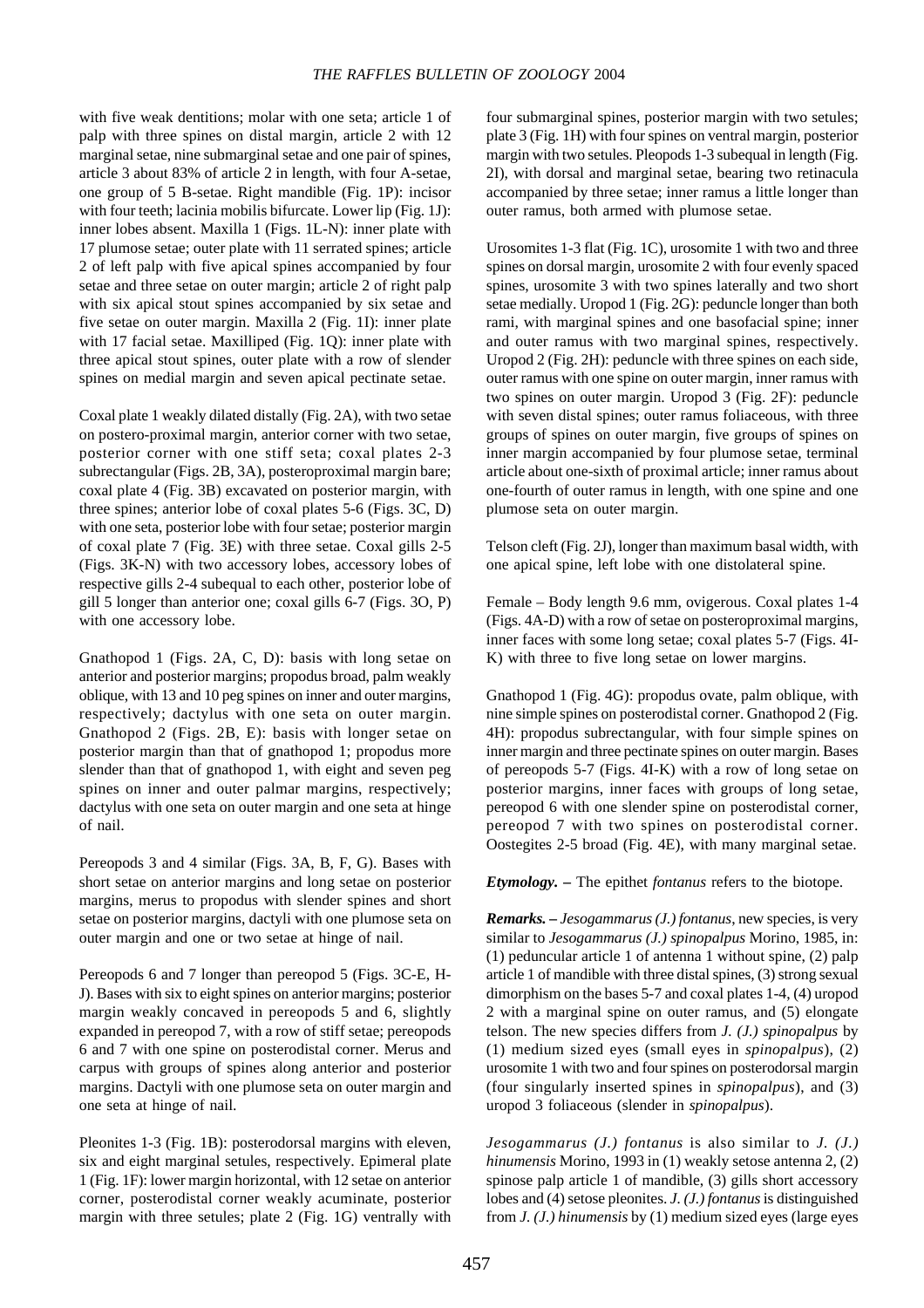

Fig. 2. *Jesogammarus (Jesogammarus) fontanus*, new species, holotype, male. A. gnathopod 1, B. gnathopod 2, C. propodus of gnathopod 1, D. propodus of gnahtopod 1 (inner face), E. propodus of gnathopod 2, F. uropod 3, G. uropod 1, H. uropod 2, I. pleopod 1, J. telson.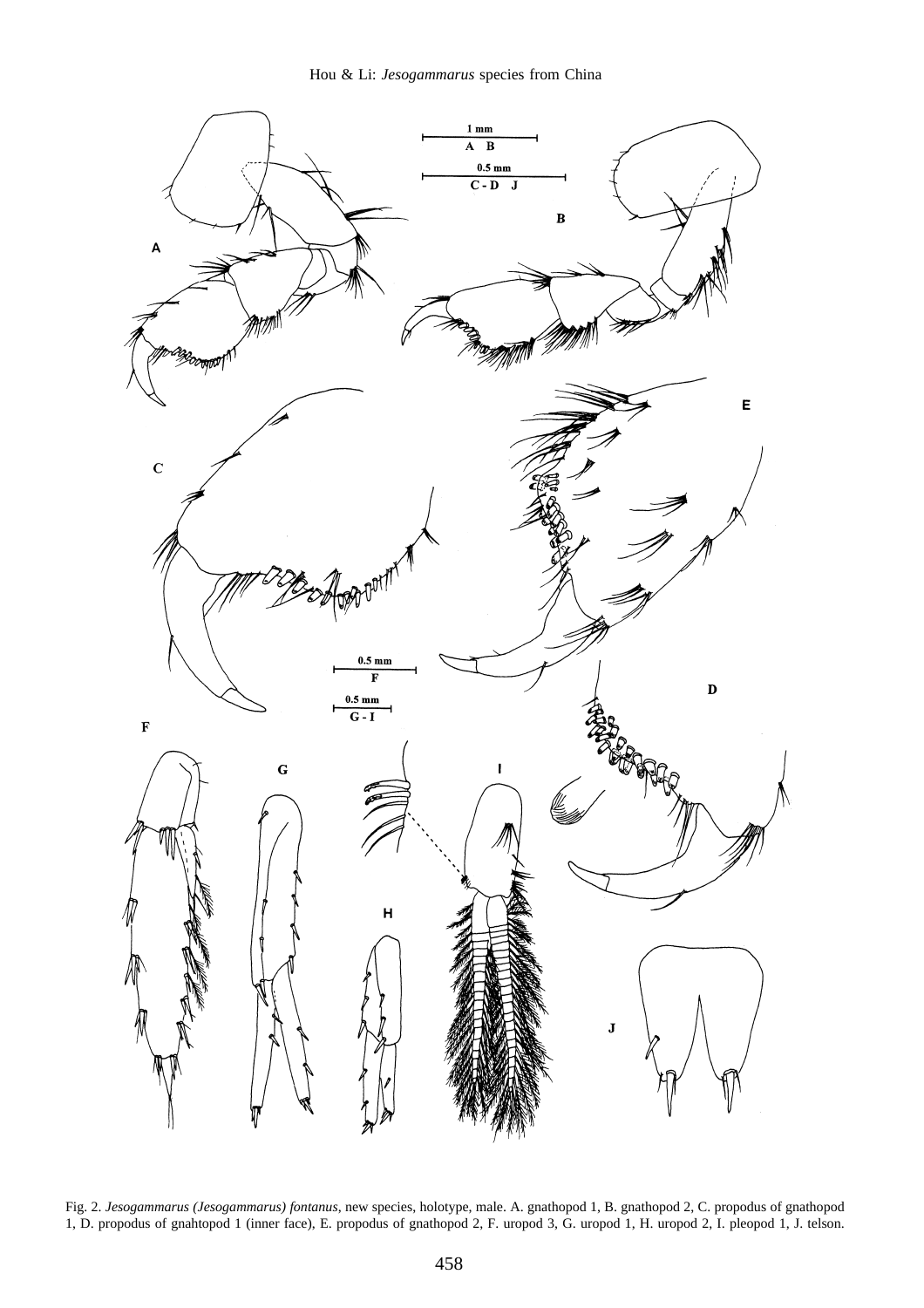

Fig. 3. *Jesogammarus (Jesogammarus) fontanus*, new species, holotype, male. A. pereopod 3, B. pereopod 4, C. pereopod 5, D. pereopod 6, E. pereopod 7, F. dactylus of pereopod 3, G. dactylus of pereopod 4, H. dactylus of pereopod 5, I. dactylus of pereopod 6, J. dactylus of pereopod 7, K. coxal gill of gnathopod 2, L. coxal gill of pereopod 3, M. coxal gill of pereopod 4, N. coxal gill of pereopod 5, O. coxal gill of pereopod 6, P. coxal gill of pereopod 7.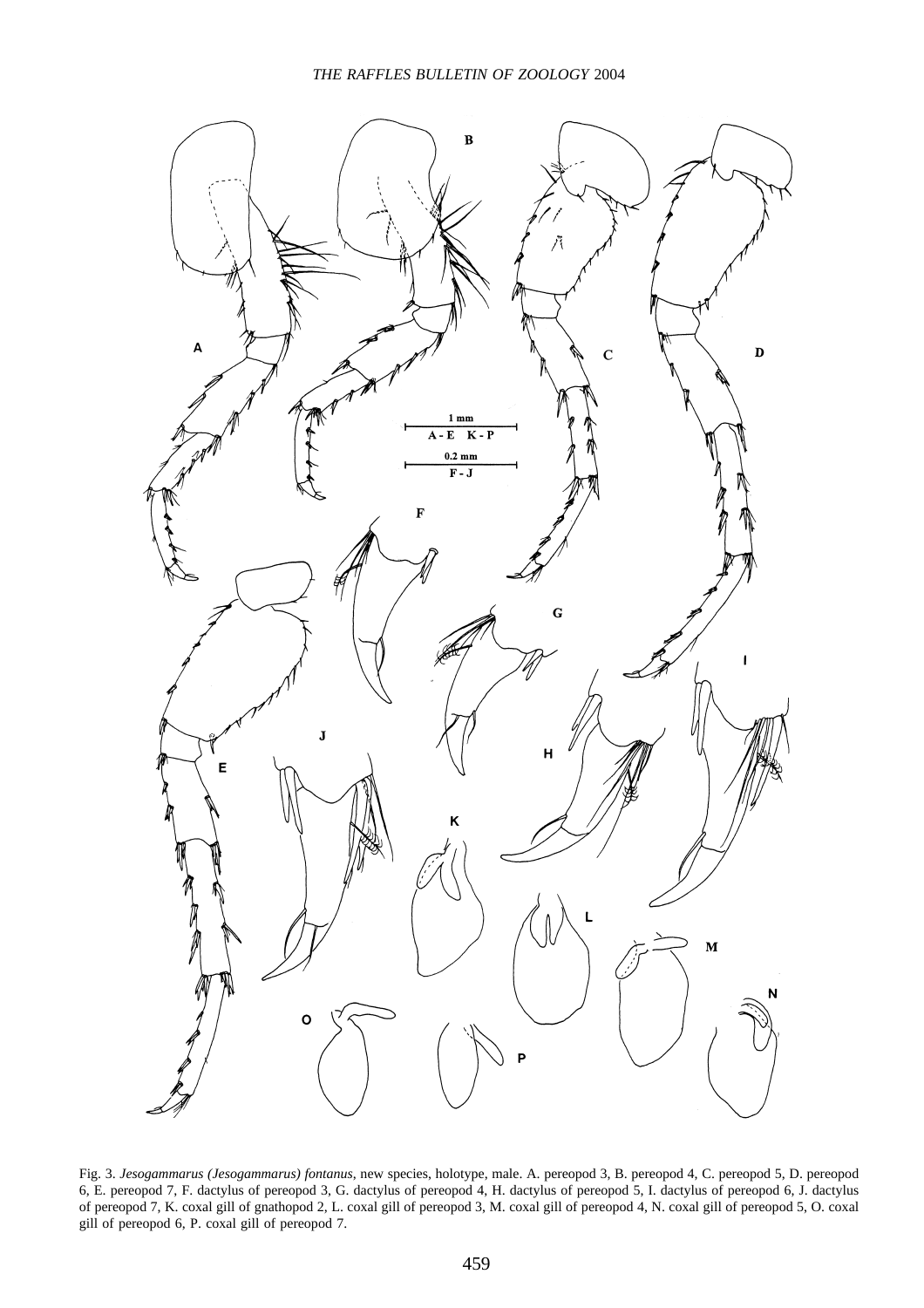

Fig. 4. *Jesogammarus (Jesogammarus) fontanus*, new species, paratype, female. A. coxal plate 1 (inner face), B. coxal plate 2 (inner face), C. coxal plate 3, D. coxal plate 4, E. oostegite of gnathopod 2, F. uropod 3, G. propodus of gnathopod 1, H. propodus of gnathopod 2, I. basis of pereopod 5, J. basis of pereopod 6, K. basis of pereopod 7.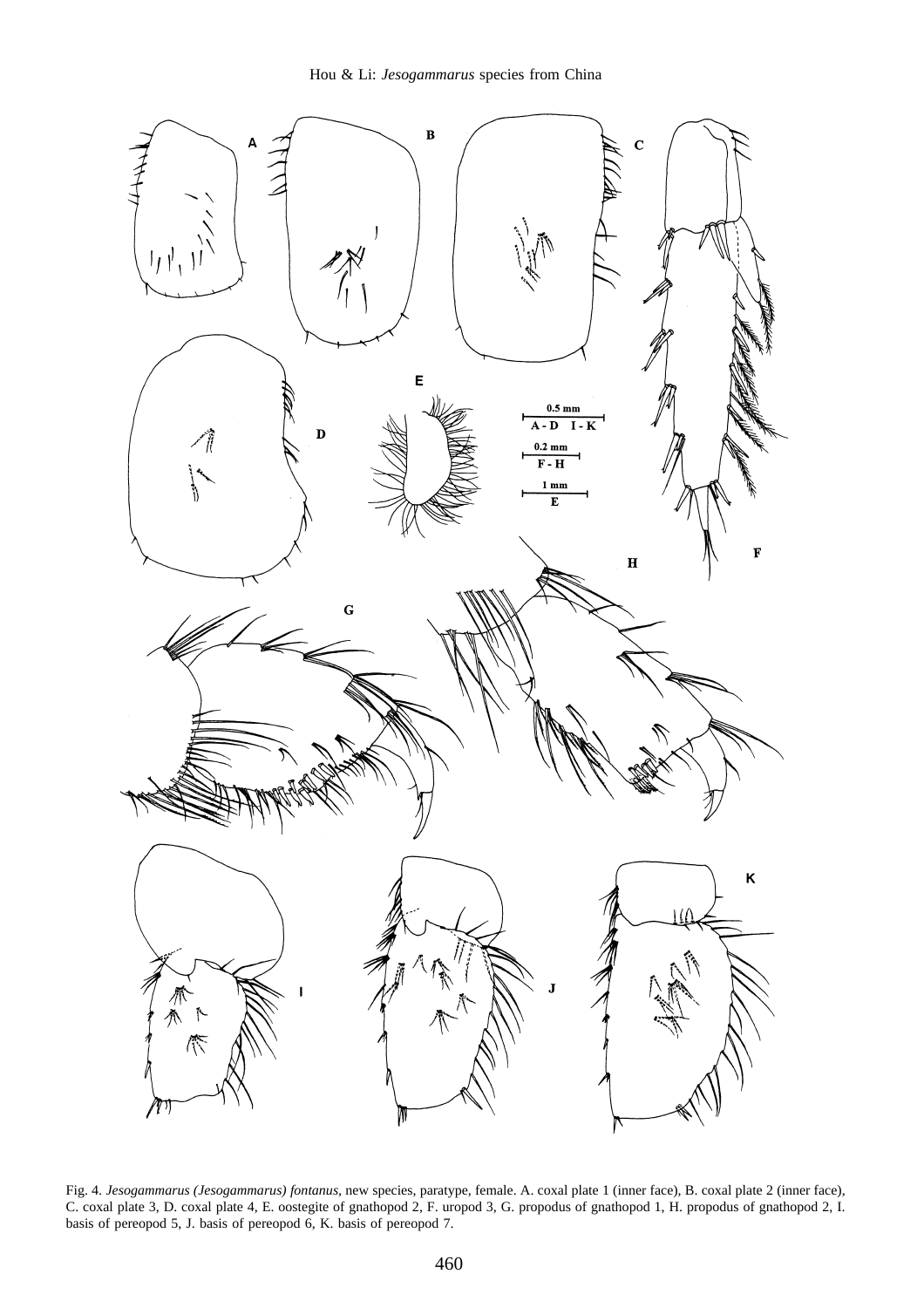in *hinumensis*), (2) peduncular article 1 of antenna 1 without posterodistal spine (one spine in *hinumensis*), (3) pleonites 1-3 with 8-12 setae (1-2 setose in *hinumensis*), and (4) uropod 3 foliaceous (slender in *hinumensis*), (5) pereopods of female with setation only in basis (basis to carpus setation in *hinumensis*).

*Habitat. –* This new species is collected from a drinking well in Linfen City. The drinking well water temperature is between 4-7°C throughout the year.

## *Jesogammarus (Jesogammarus) hebeiensis***, new species** (Figs. 5-8)

*Material examined. –* Holotype – male (IZCAS-I-A0087), 13.2 mm, Lake Baiyangdian (38.5°N, 115.55°E), Hebei Province, coll. Shuqiang Li, 19 Mar.1989.

Paratypes – 19 males (IZCAS), 10 males (ZRC), same data as for holotype.

*Diagnosis.* **–** Mandibular palp article 1 with two distal spines. Pleonites 1-3 without dorsomarginal spine. Inner lobes of lower lip distinct. Uropod 3 lanceolate, inner ramus about one-third of outer ramus. Telson longer than maximum basal width.

*Description.* **–** Male, body length 13.2 mm. Head (Fig. 5A): eyes medium in size, inferior antennal sinus distinct. Antenna 1 (Fig. 5D): peduncular articles 1-3 in length ratio 1: 0.82: 0.53, with several short setae, peduncular article 1 lacking or with one posterodistal spine; flagellum with 29 articles, most with aesthetascs; accessory flagellum with five articles. Antenna 2 (Fig. 5E): peduncular articles 4 and 5 subequal in length, with some short setae; flagellum with 16 articles, with calceoli.

Upper lip subrounded (Fig. 5G), with minute setae. Mandibles (Figs. 5M, L): left incisor with five teeth; lacinia mobilis with four dentitions; molar with one seta; article 1 of palp with two or three spines distally, article 2 with five submarginal spines and nine marginal setae and 12 submarginal setae, article 3 about 85% of article 2 in length, with four groups of A-setae; right incisor with four teeth; lacinia mobilis bifurcate. Lower lip (Fig. 5F): inner lobes distinct. Maxilla 1 asymmetrical (Figs. 5I, J), inner plate with 20 plumose setae; outer plate with 11 serrated spines; article 2 of left palp with seven slender spines accompanied by five stiff setae; article 2 of right palp with six distal spines accompanied by five setae, and three setae on outer margin. Maxilla 2 (Fig. 5K): inner plate with a diagonal row of 18 plumose setae on inner face. Maxilliped (Fig. 5H): inner plate with one subapical spine and three apical spines; outer plate with a row of spines and several pectinate setae.

Coxal plates 1-3 subrectangular (Figs. 6A-C), with short setae on lower margins, coxal plates 2-3 with three to five setae on posterior margins; coxal plate 4 (Fig. 6D)excavated on posterior margin, with two setae on anterior corner and eight setae on posterior margin; anterior lobe of coxal plate 5 (Fig. 7A) with one seta, posterior lobe with four stiff setae on lower margin; coxal plate 6 (Fig. 7B) with two setae on anterior margin and four stiff setae on posterodistal corner; coxal plate 7 (Fig. 7C) with four long setae on anterior margin and six short setae on posterior margin. Coxal gills 2-7 (Figs. 7K-P), accessory lobes of respective gills 2-4 subequal to each other in length; anterior lobe of gill five longer than posterior lobe.

Gnathopod 1 (Figs. 6A, E): basis with long setae on anteroproximal and posterior margins; palm of propodus with eight and 11 peg spines on inner and outer margins, respectively; dactylus with one seta on outer margin. Gnathopod 2 (Figs. 6B, F): basis similar to that of gnathopod 1; palm of propodus with eight and nine peg-shaped spines on inner and outer margins, respectively; dactylus with one seta on outer margin.

Pereopod 3 (Figs. 6C, G): basis with long setae on posterior margin; merus to propodus with groups of spines on posterior margins; dactylus with one plumose seta on outer margin and two setae at hinge of nail. Pereopod 4 (Figs. 6D, H): the armature of pereopod 4 similar to that of pereopod 3.

Pereopod 6 longer than pereopods 5 and 7 (Figs. 7A-F). Posterior margin of basis weakly sinuated in pereopod 5, expanded in pereopod 7, bearing a row of 18 short setae; inner face of bases of pereopods 6 and 7 with two posterodistal spines; merus to propodus with clusters of spines on anterior margins; dactyli slender, with one plumose seta on outer margin.

Pleonites 1-3 (Fig. 5B): posterodorsal margins with four, ten and four marginal setules, respectively. Epimeral plates weakly acuminated posteriorly, with a setule on posterodistal corner. Plate 1 (Fig. 7G) with 16 setae on anteroventral corner; plate 2 (Fig. 7H) with four submarginal spines and two marginal spines; plate 3 (Fig. 7I) with six spines on anterior ventral margin. Pleopods 1-3 subequal (Figs. 8A-C), peduncles with many setae on outer margins; both rami armed with plumose setae.

Urosomites without humps (Fig. 5C), urosomite 1 dorsomarginally with two clusters of four spines, urosomite 2 with one-two-one-one spines, urosomite 3 with one pair of lateral spines and two pairs of medial setae. Uropod 1 (Fig. 8D): peduncle with marginal spines and one basofacial spine; inner ramus with three spines on inner margin; outer ramus with one spine and two spines on outer and inner margins, respectively. Uropod 2 (Fig. 8E): peduncle with four and three spines on outer and inner margins, respectively; inner ramus with three spines and one spine on inner and outer margins, respectively; outer ramus shorter than inner ramus, with one spine on each side. Uropod 3 (Fig. 8F): peduncle with eight distal spines; inner ramus less than one-third of outer ramus in length, with two marginal spines and one distal spine; outer ramus lanceolate, with four groups of spines on outer margin, inner margin with five spine clusters and some plumose setae, terminal article about one-sixth times as long as proximal article.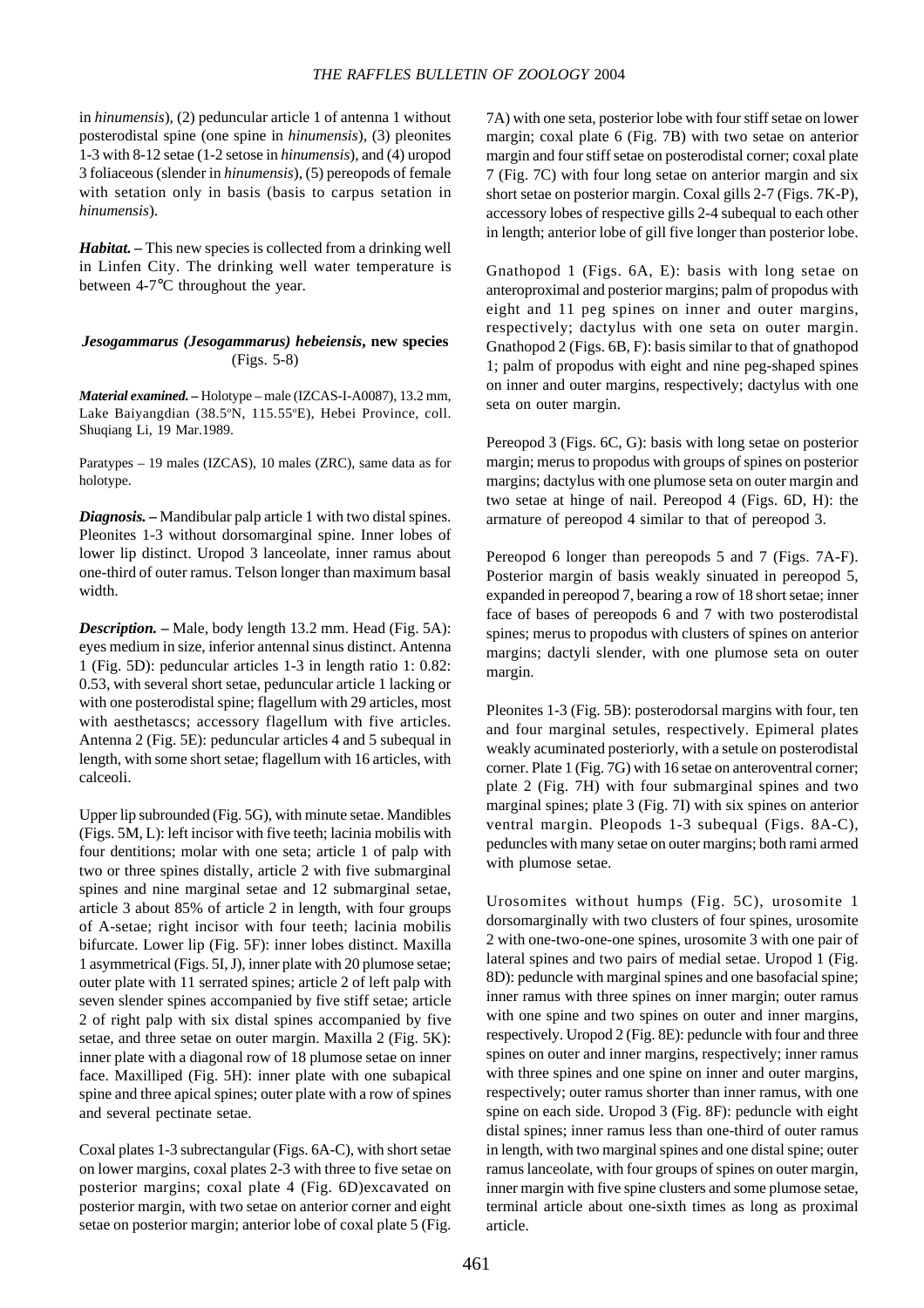

Fig. 5. *Jesogammarus (Jesogammarus) hebeiensis*, new species, male. A. head, B. pleonites (dorsal view), C. urosomites, D. antenna 1, E. antenna 2, F. lower lip, G. upper lip, H. maxilliped, I. left maxilla 1, J. palp of right maxilla 1, K. maxilla 2, L. incisor of right mandible, M. left mandible.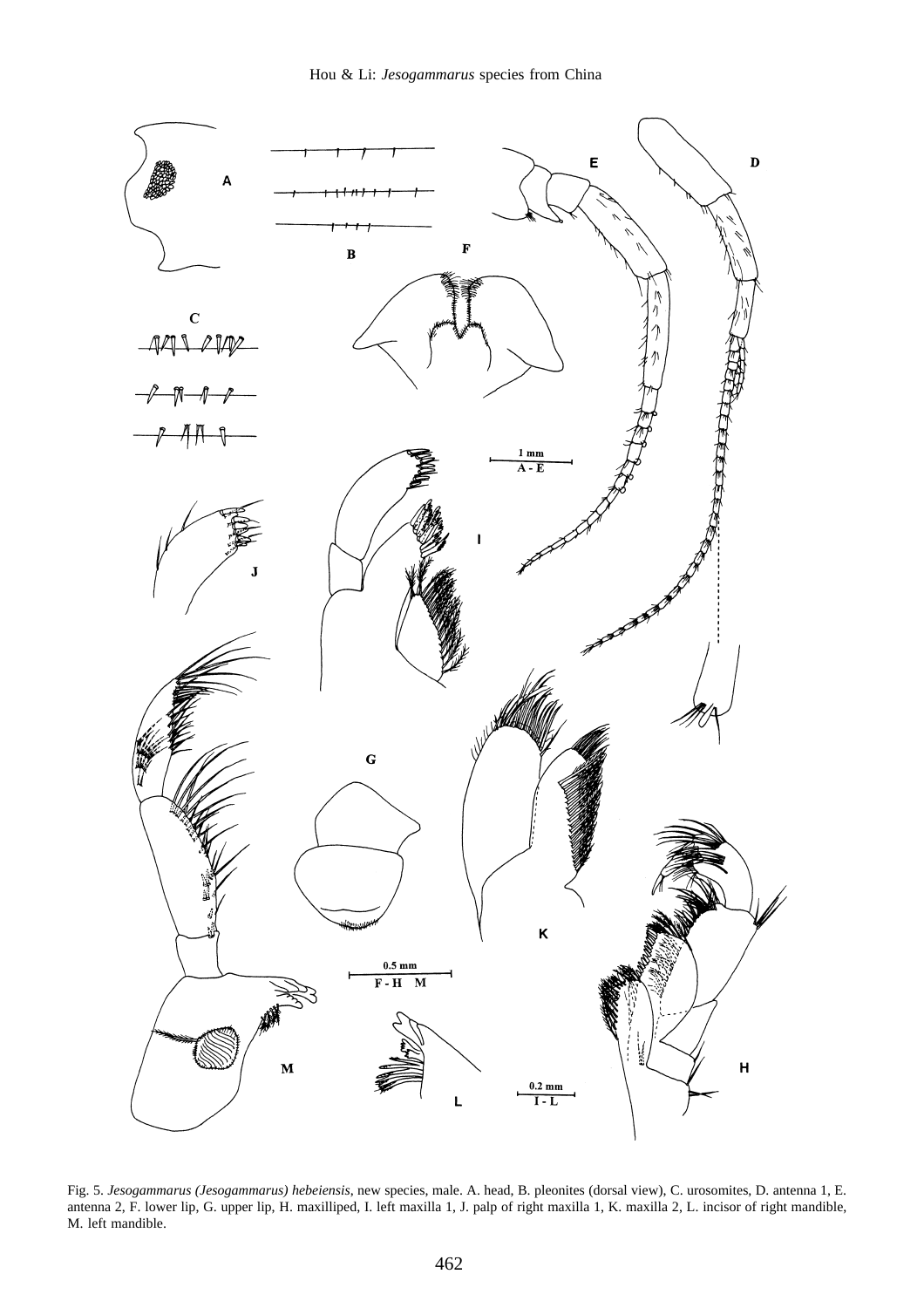

Fig. 6. *Jesogammarus (Jesogammarus) hebeiensis*, new species, male. A. gnathopod 1, B. gnathopod 2, C. pereopod 3, D. pereopod 4, E. propodus of gnathopod 1, F. propodus of gnathopod 2, G. dactylus of pereopod 3, H. dactylus of pereopod 4.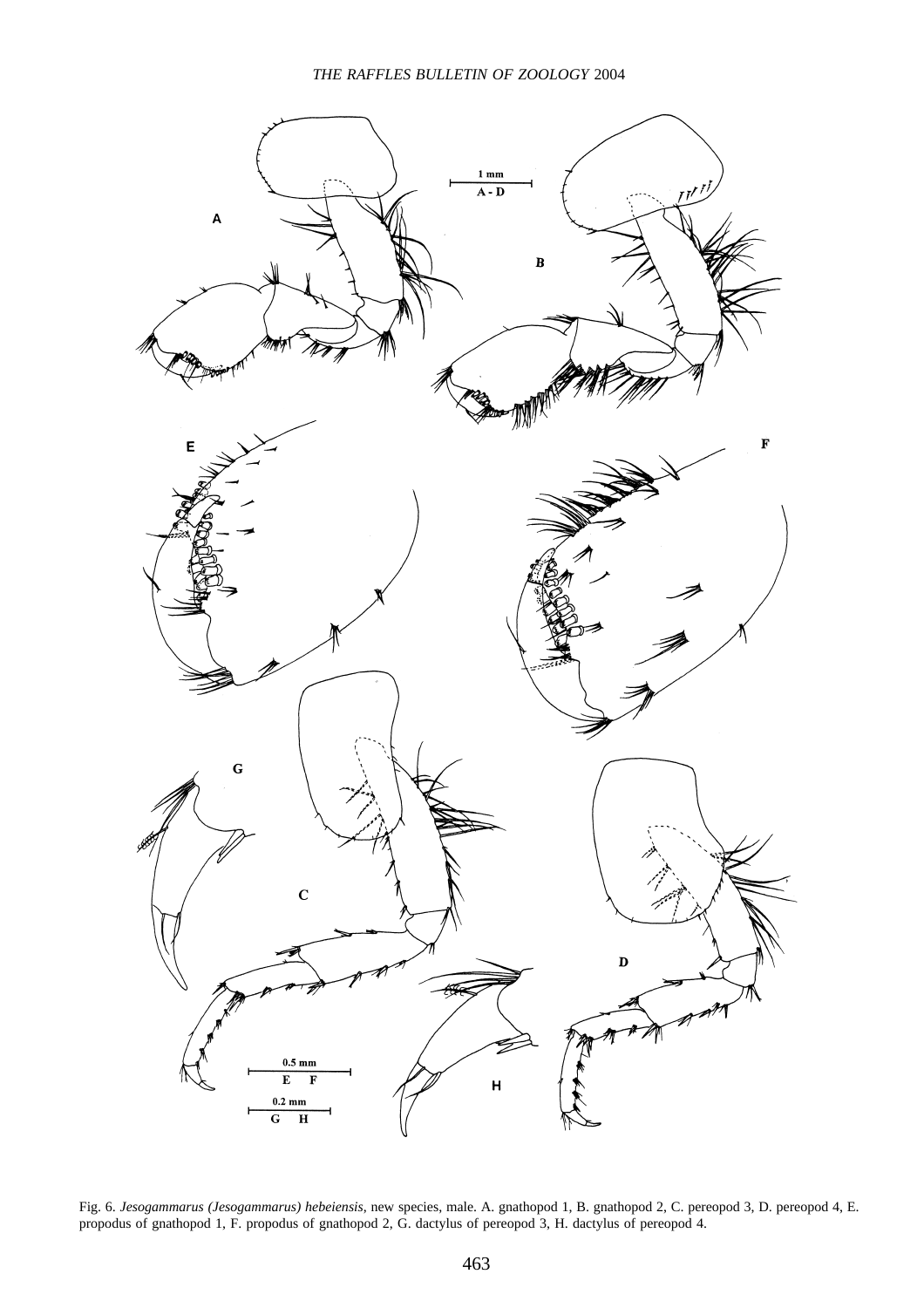

Fig. 7. *Jesogammarus (Jesogammarus) hebeiensis*, new species, male. A. pereopod 5, B. pereopod 6, C. pereopod 7, D. dactylus of pereopod 5, E. dactylus of pereopod 6, F. dactylus of pereopod 7, G. epimeral plate 1, H. epimeral plate 2, I. epimeral plate 3, J. telson, K. coxal gill of gnathopod 2, L. coxal gill of pereopod 3, M. coxal gill of pereopod 4, N. coxal gill of pereopod 5, O. coxal gill of pereopod 6, P. coxal gill of pereopod 7.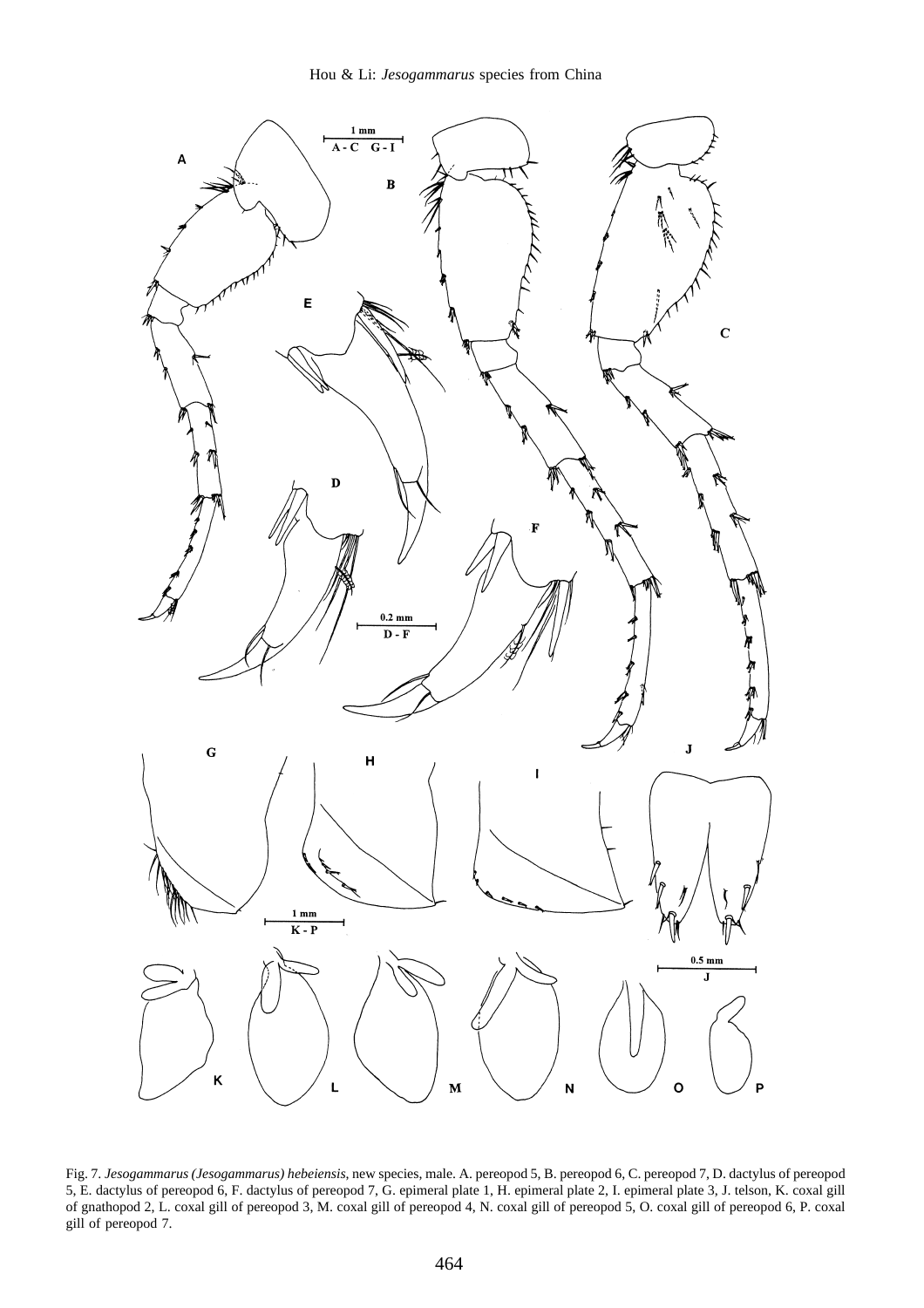Telson deeply cleft (Fig. 7J), longer than maximum basal width, bearing distal and distolateral spines.

*Etymology.* **–** The species is named for the type locality, Hebei Province.

*Variation.* **–** Pednucular article 1 of antenna 1 with one posterodistal spine in 21% specimens, and with posterodistal setae in 79% specimens. Mandibular palp article 1 with two distal spines in 42% specimens, and with three distal spines in 58% specimens.

*Remarks. – Jesogammarus (J.) hebeiensis*, new species, is very closely related with *J. (J.) fontanus*, new species, in: (1) peduncular article 1 of antenna 1 without distal spine, (2) spinose palp article 1 of mandible, and (3) outer ramus of uropod 2 with marginal spines. *J. (J.) hebeiensis* differs from *J. (J.) fontanus* by (1) inner lobes of lower lip distinct, (2) bases of pereopods 5-7 with more setae on posterior margin, and (3) inner ramus of uropod 3 about one-third of outer ramus in length, outer ramus lanceolate, and inner margin of outer ramus with four to six plumose setae (inner ramus about onefourth of outer ramus, outer ramus foliaceous, and inner margin of outer ramus with about 10 plumose setae in *fontanus*).

*Jesogammarus (J.) hebeiensis* is similar to *J. (J.) fujinoi* Tomikawa & Morino, 2003 in (1) the distinct inner lobe of lower lip, (2) the armature of epimeral plates 1-3, and (3) pleonites 1-3 without dorsal spine. *J. (J.) hebeiensis* differs from the latter by (1) peduncular article 1 of antenna 1 without

distal spines (one spine in *fujinoi*), (2) mandibular palp article 1 with two to three distal spines (unarmed in *fujinoi*), (3) outer ramus of uropod 2 with marginal spines (marginally bare in *fujinoi*), and (4) telson longer than maximum basal width (shorter than basal maximum width).

*Jesogammarus* (*J.*) *fontanus* and *J.* (*J.*) *hebeiensis* seem to compose a spinopalpus cluster with two Japanese species: *J.* (*J.*) *spinopalpus* Morino, 1985 and *J.* (*J.*) *hinumensis* Morino, 1993 in sharing spines on mandibular palp article 1, setose pleonites, sexually dimorphic setation in pereopods 5-7 (not confirmed in *hebeieneis*), and elongate telson. The further study of relationship among these four species is necessary.

*Habitat. –* This new species occurs in Lake Baiyangdian, about 100 km south of Beijing. Lake Baiyangdian consists of 141 small lakes, covers 366 square kilometers and is thought to be the largest freshwater lake in North China. Lake Baiyangdian was dried several times in the last 15 years because of too much reservoirs in up streams. Attempt to collect female specimens of current species are failed for two times.

#### **ACKNOWLEDGEMENTS**

The authors would like to express their thanks to Dr. Hiroshi Morino (Ibaraki University, Japan) for providing advice in the course of this study and for critically reading the manuscript. This study was supported by the National Natural Sciences Foundation of China (NSFC-30270183, 30370263,



Fig. 8. *Jesogammarus (Jesogammarus) hebeiensis*, new species, male. A. pleopod 1, B. pleopod 2, C. pleopod 3, D. uropod 1, E. uropod 2, F. uropod 3.